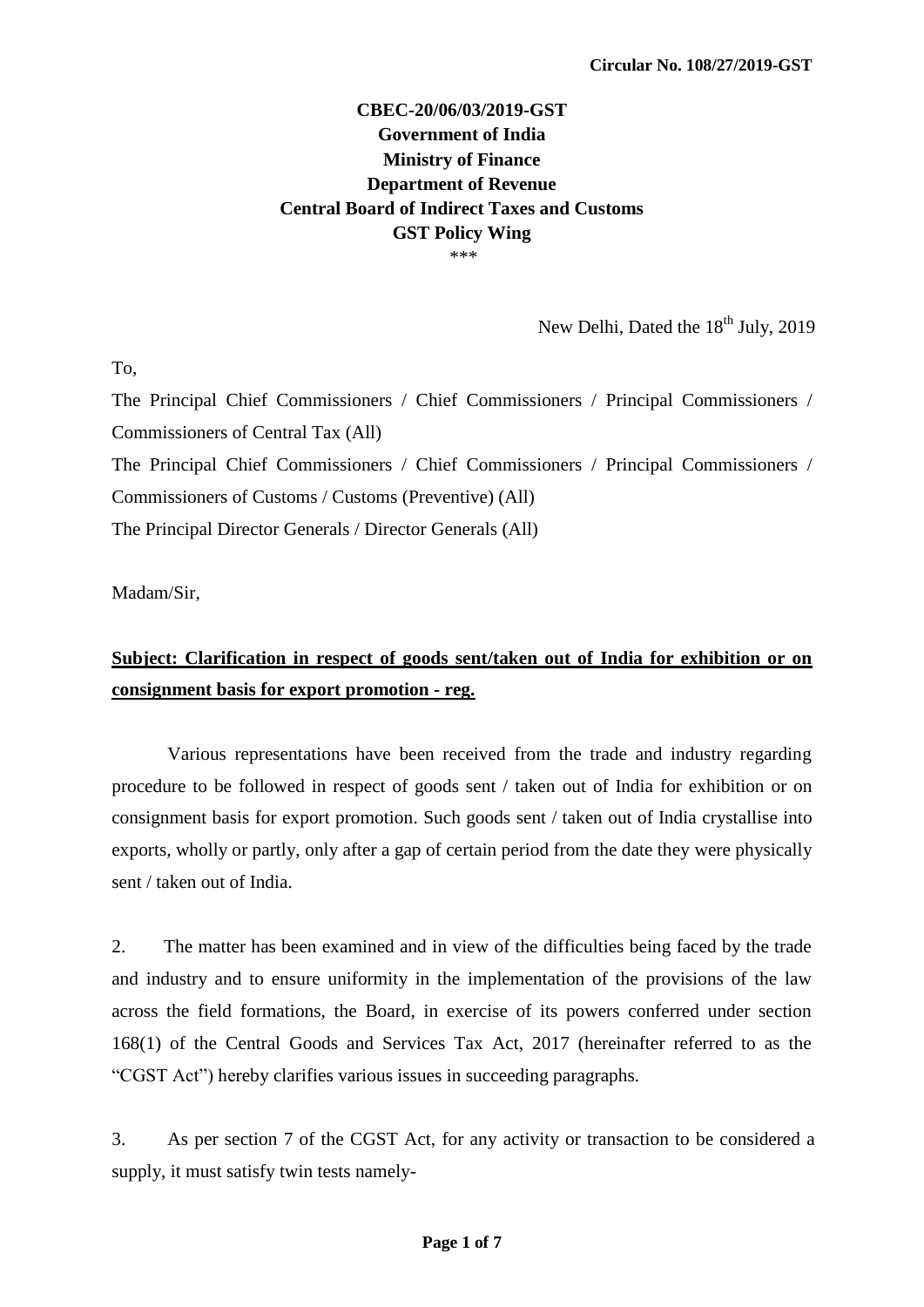(i) it should be for a consideration by a person; and

(ii) it should be in the course or furtherance of business.

4. The exceptions to the above are the activities enumerated in Schedule I of the CGST Act which are treated as supply even if made without consideration. Further, sub-section (21) of section 2 of the Integrated Goods and Services Tax Act, 2017 (hereinafter referred to as the "IGST Act") defines "supply", wherein it is clearly stated that it shall have the same meaning as assigned to it in section 7 of the CGST Act.

5. Section 16 of the IGST Act deals with "Zero rated supply". The provisions contained in the said section read as under:

- 1*6. (1) "zero rated supply" means any of the following supplies of goods or services or both, namely:––*
	- *(a) export of goods or services or both; or*
	- (*b) supply of goods or services or both to a Special Economic Zone developer or a Special Economic Zone unit.*

Therefore, it can be concluded that only such 'supplies' which are either 'export' or are 'supply to SEZ unit / developer' would qualify as zero-rated supply.

6. It is, accordingly, clarified that the activity of sending / taking the goods out of India for exhibition or on consignment basis for export promotion, except when such activity satisfy the tests laid down in Schedule I of the CGST Act (hereinafter referred to as the "specified goods"), do not constitute supply as the said activity does not fall within the scope of section 7 of the CGST Act as there is no consideration at that point in time. Since such activity is not a supply, the same cannot be considered as "Zero rated supply" as per the provisions contained in section 16 of the IGST Act.

7. Since the activity of sending / taking specified goods out of India is not a supply, doubts have been raised by the trade and industry on issues relating to maintenance of records, issuance of delivery challan / tax invoice etc. These issues have been examined and the clarification on each of these points is as under: -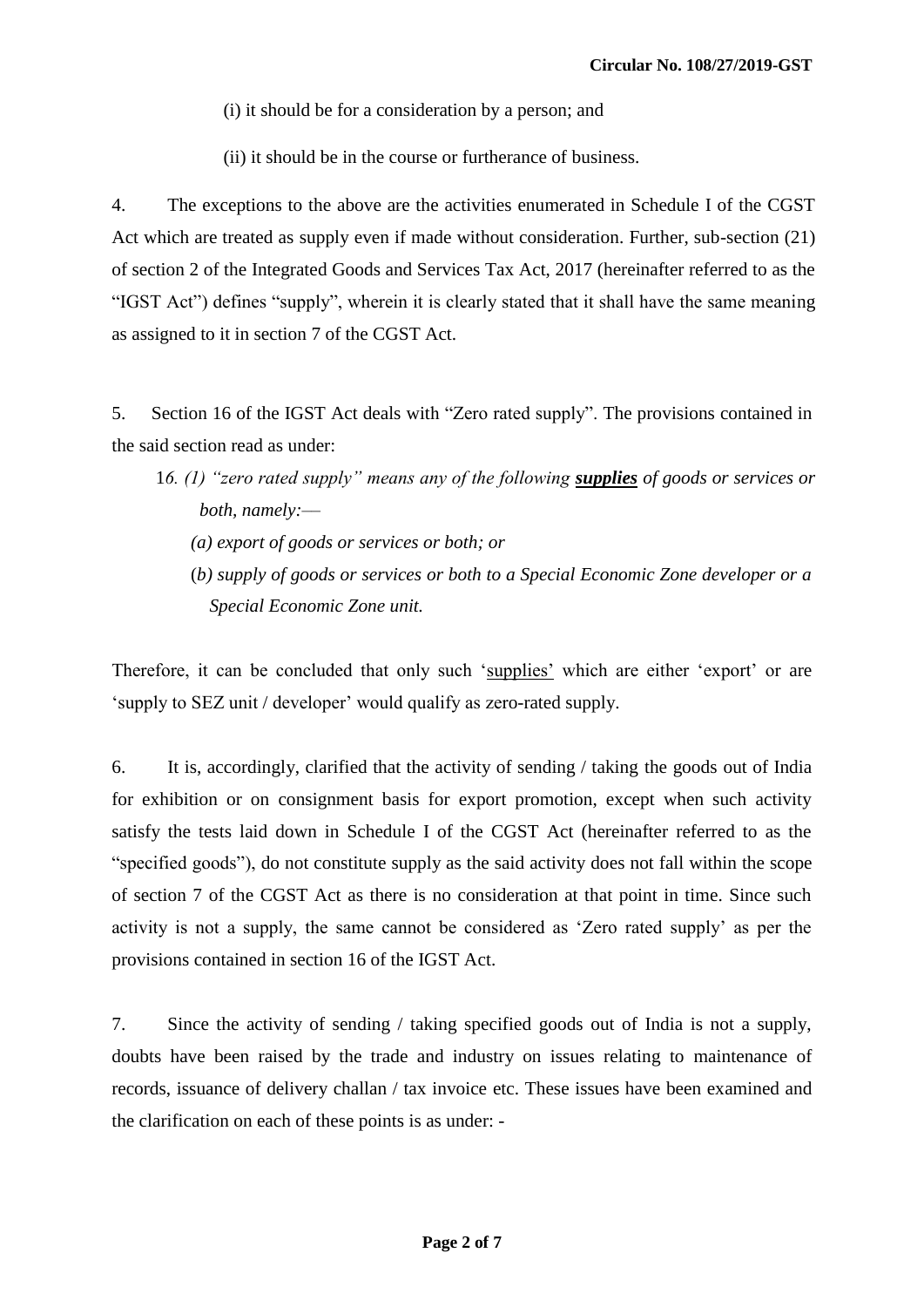| Sl.No. | <b>Issue</b>               | <b>Clarification</b>                                    |  |  |  |  |  |  |  |  |
|--------|----------------------------|---------------------------------------------------------|--|--|--|--|--|--|--|--|
| 1.     | Whether any records are    | The registered person dealing in specified goods shall  |  |  |  |  |  |  |  |  |
|        | required<br>be<br>to       | maintain a record of such goods as per the format at    |  |  |  |  |  |  |  |  |
|        | maintained by registered   | Annexure to this Circular.                              |  |  |  |  |  |  |  |  |
|        | person for sending /       |                                                         |  |  |  |  |  |  |  |  |
|        | taking specified goods     |                                                         |  |  |  |  |  |  |  |  |
|        | out of India?              |                                                         |  |  |  |  |  |  |  |  |
| 2.     | What<br>is<br>the          | a) As clarified above, the activity of sending / taking |  |  |  |  |  |  |  |  |
|        | documentation required     | specified goods out of India is not a supply.           |  |  |  |  |  |  |  |  |
|        | for sending $/$ taking the | b) The said activity is in the nature of "sale on       |  |  |  |  |  |  |  |  |
|        | specified goods out of     | approval basis" wherein the goods are sent / taken      |  |  |  |  |  |  |  |  |
|        | India?                     | outside India for the approval of the person            |  |  |  |  |  |  |  |  |
|        |                            | located abroad and it is only when the said goods       |  |  |  |  |  |  |  |  |
|        |                            | are approved that the actual supply from the            |  |  |  |  |  |  |  |  |
|        |                            | exporter located in India to the importer located       |  |  |  |  |  |  |  |  |
|        |                            | abroad takes place. The activity of sending /           |  |  |  |  |  |  |  |  |
|        |                            | taking specified goods is covered under the             |  |  |  |  |  |  |  |  |
|        |                            | provisions of sub-section $(7)$ of section 31 of the    |  |  |  |  |  |  |  |  |
|        |                            | CGST Act read with rule 55 of Central Goods &           |  |  |  |  |  |  |  |  |
|        |                            | Services Tax Rules, 2017 (hereinafter referred to       |  |  |  |  |  |  |  |  |
|        |                            | as the "CGST Rules").                                   |  |  |  |  |  |  |  |  |
|        |                            | c) The specified goods shall be accompanied with a      |  |  |  |  |  |  |  |  |
|        |                            | delivery challan issued in accordance with the          |  |  |  |  |  |  |  |  |
|        |                            | provisions contained in rule 55 of the CGST             |  |  |  |  |  |  |  |  |
|        |                            | Rules.                                                  |  |  |  |  |  |  |  |  |
|        |                            | d) As clarified in paragraph 6 above, the activity of   |  |  |  |  |  |  |  |  |
|        |                            | sending / taking specified goods out of India is not    |  |  |  |  |  |  |  |  |
|        |                            | a zero-rated supply. That being the case, execution     |  |  |  |  |  |  |  |  |
|        |                            | of a bond or LUT, as required under section 16 of       |  |  |  |  |  |  |  |  |
|        |                            | the IGST Act, is not required.                          |  |  |  |  |  |  |  |  |
| 3.     | When is the supply of      | a) The specified goods sent / taken out of India are    |  |  |  |  |  |  |  |  |
|        | specified goods sent /     | required to be either sold or brought back within       |  |  |  |  |  |  |  |  |
|        | taken out of India said to | the stipulated period of six months from the date       |  |  |  |  |  |  |  |  |
|        | take place?                | of removal as per the provisions contained in sub-      |  |  |  |  |  |  |  |  |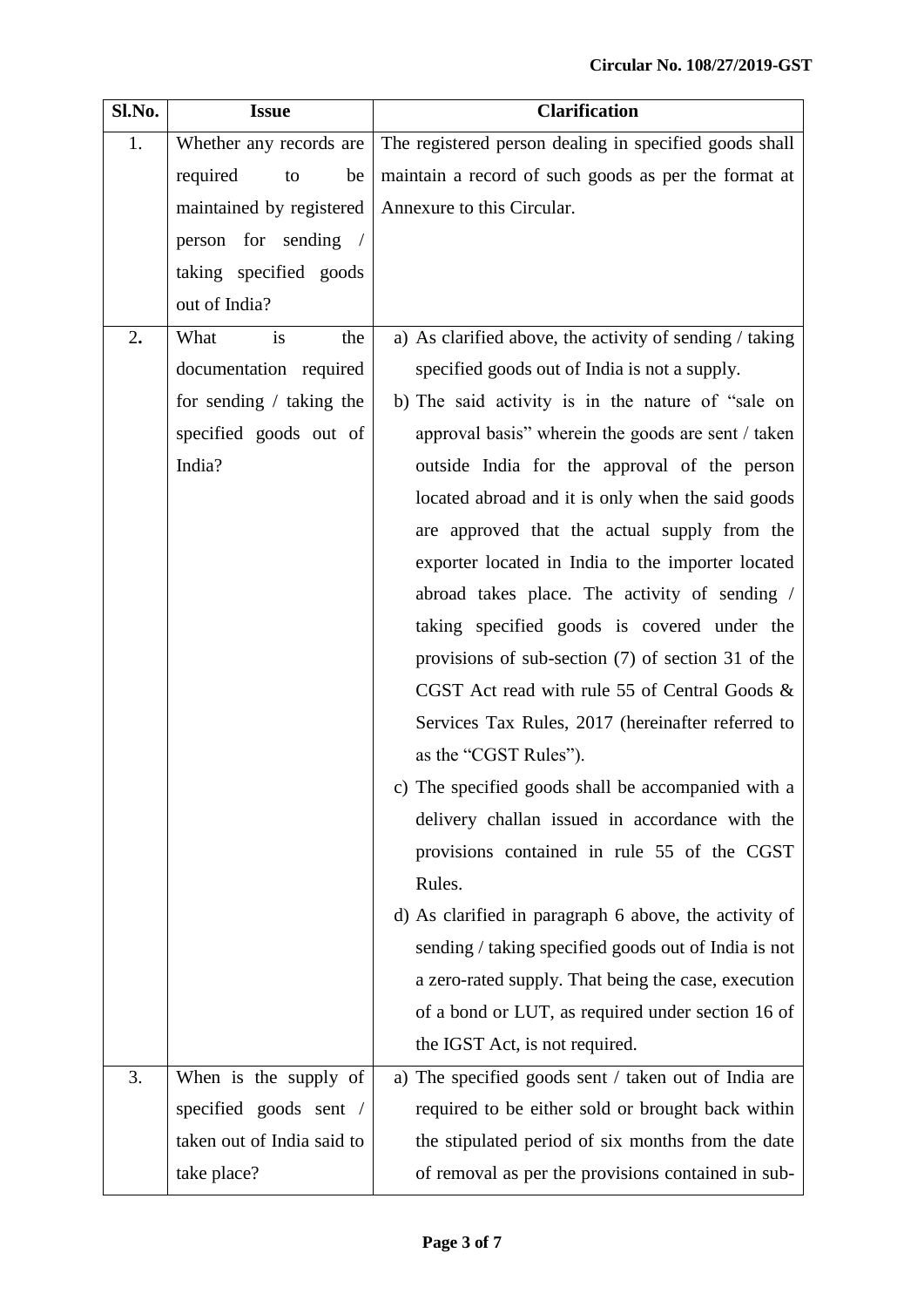|                  |                             | section (7) of section 31 of the CGST Act.            |
|------------------|-----------------------------|-------------------------------------------------------|
|                  |                             | b) The supply would be deemed to have taken place,    |
|                  |                             | on the expiry of six months from the date of          |
|                  |                             | removal, if the specified goods are neither sold      |
|                  |                             | abroad nor brought back within the said period.       |
|                  |                             | c) If the specified goods are sold abroad, fully or   |
|                  |                             | partially, within the specified period of six         |
|                  |                             | months, the supply is effected, in respect of         |
|                  |                             | quantity so sold, on the date of such sale.           |
| $\overline{4}$ . | invoice<br>Whether<br>is    | a) When the specified goods sent / taken out of India |
|                  | required to be issued       | have been sold fully or partially, within the         |
|                  | the<br>specified<br>when    | stipulated period of six months, as laid down in      |
|                  | goods sent / taken out of   | sub-section (7) of section 31 of the CGST Act, the    |
|                  | India are not brought       | sender shall issue a tax invoice in respect of such   |
|                  | back, either fully or       | quantity of specified goods which has been sold       |
|                  | within<br>partially,<br>the | abroad, in accordance with the provisions             |
|                  | stipulated period?          | contained in section 12 and section 31 of the         |
|                  |                             | CGST Act read with rule 46 of the CGST Rules.         |
|                  |                             | b) When the specified goods sent / taken out of India |
|                  |                             | have neither been sold nor brought back, either       |
|                  |                             | fully or partially, within the stipulated period of   |
|                  |                             | six months, as laid down in sub-section (7) of        |
|                  |                             | section 31 of the CGST Act, the sender shall issue    |
|                  |                             | a tax invoice on the date of expiry of six months     |
|                  |                             | from the date of removal, in respect of such          |
|                  |                             | quantity of specified goods which have neither        |
|                  |                             | been sold nor brought back, in accordance with        |
|                  |                             | the provisions contained in section 12 and section    |
|                  |                             | 31 of the CGST Act read with rule 46 of the           |
|                  |                             | <b>CGST Rules.</b>                                    |
| 5.               | Whether<br>refund<br>the    | a) As clarified in para 5 above, the activity of      |
|                  | claims can be preferred     | sending / taking specified goods out of India is not  |
|                  | in respect of specified     | a zero-rated supply. That being the case, the         |
|                  | goods sent / taken out of   | sender of goods cannot prefer any refund claim        |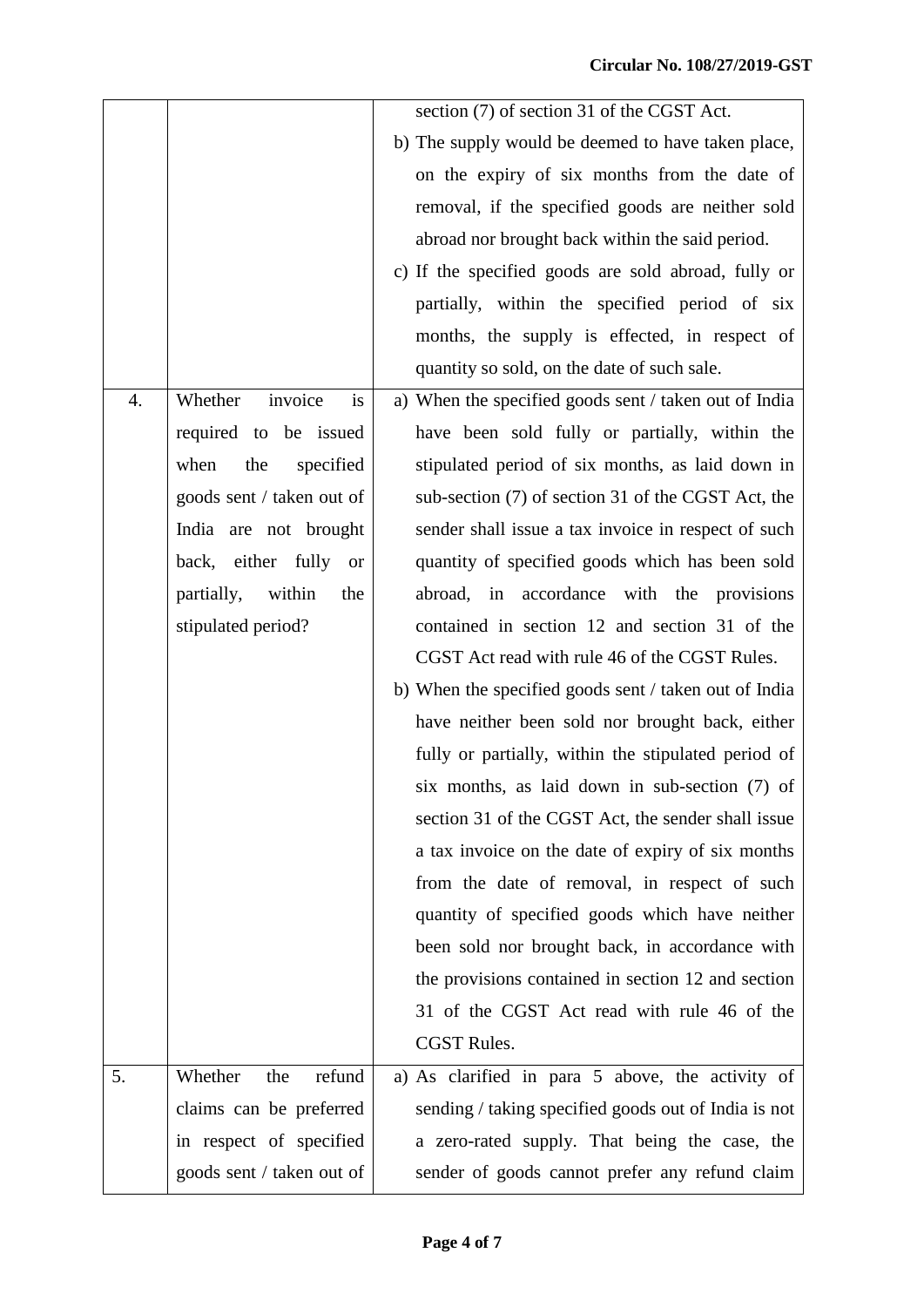|       |  | India but not brought | when the specified goods are sent / taken out of          |
|-------|--|-----------------------|-----------------------------------------------------------|
| back? |  |                       | India.                                                    |
|       |  |                       | b) It has further been clarified in answer to question    |
|       |  |                       | no. 3 above that the supply would be deemed to            |
|       |  |                       | have taken place:                                         |
|       |  |                       | on the date of expiry of six months from the<br>(i)       |
|       |  |                       | date of removal, if the specified goods are               |
|       |  |                       | neither sold nor brought back within the said             |
|       |  |                       | period; or                                                |
|       |  |                       | (ii) on the date of sale, in respect of such quantity     |
|       |  |                       | of specified goods which have been sold                   |
|       |  |                       | abroad within the specified period of six                 |
|       |  |                       | months.                                                   |
|       |  |                       | c) It is clarified accordingly that the sender can prefer |
|       |  |                       | refund claim even when the specified goods were           |
|       |  |                       | sent / taken out of India without execution of a          |
|       |  |                       | bond or LUT, if he is otherwise eligible for refund       |
|       |  |                       | as per the provisions contained in sub-section $(3)$      |
|       |  |                       | of section 54 the CGST Act read with sub-rule (4)         |
|       |  |                       | of rule 89 of the CGST Rules, in respect of zero          |
|       |  |                       | rated supply of goods after he has issued the tax         |
|       |  |                       | invoice on the dates as has been clarified in             |
|       |  |                       | answer to the question no. 4 above. It is further         |
|       |  |                       | clarified that refund claim cannot be preferred           |
|       |  |                       | under rule 96 of CGST Rules as supply is taking           |
|       |  |                       | place at a time after the goods have already been         |
|       |  |                       | sent / taken out of India earlier.                        |

8. The above position is explained by way of illustrations below: *Illustrations:*

*i) M/s ABC sends 100 units of specified goods out of India. The activity of merely sending / taking such specified goods out of India is not a supply. No tax invoice is required to be issued in this case but the specified goods shall be accompanied with a delivery challan*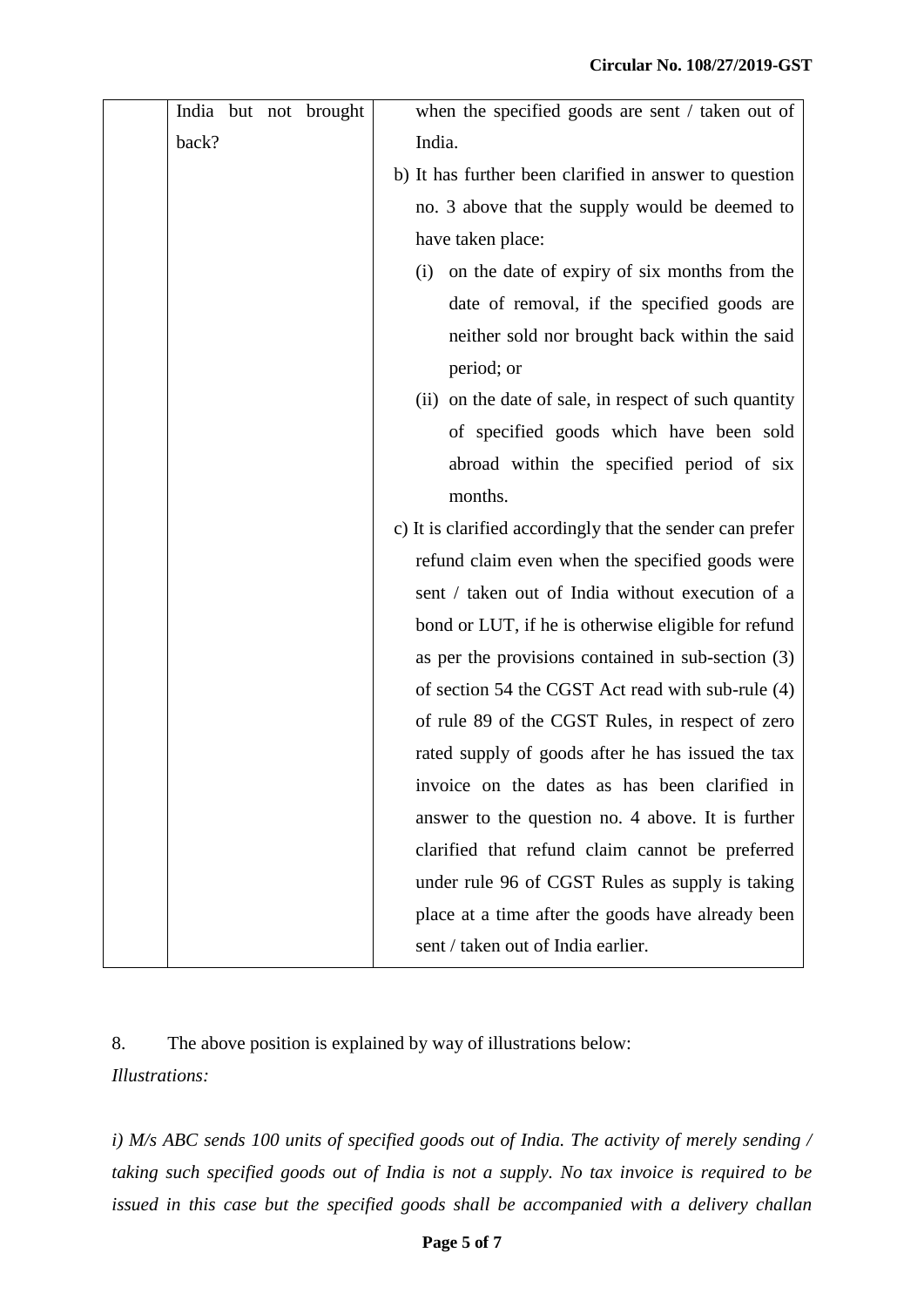*issued in accordance with the provisions contained in rule 55 of the CGST Rules. In case the entire quantity of specified goods is brought back within the stipulated period of six months from the date of removal, no tax invoice is required to be issued as no supply has taken place in such a case. In case, however, the entire quantity of specified goods is neither sold nor brought back within six months from the date of removal, a tax invoice would be required to be issued for entire 100 units of specified goods in accordance with the provisions contained in section 12 and section 31 of the CGST Act read with rule 46 of the CGST Rules within the time period stipulated under sub-section (7) of section 31 of the CGST Act.*

*ii) M/s ABC sends 100 units of specified goods out of India. The activity of sending / taking such specified goods out of India is not a supply. No tax invoice is required to be issued in this case but the specified goods shall be accompanied with a delivery challan issued in accordance with the provisions contained in rule 55 of the CGST Rules. If 10 units of specified goods are sold abroad say after one month of sending / taking out and another 50 units are sold say after two months of sending / taking out, a tax invoice would be required to be issued for 10 units and 50 units, as the case may be, at the time of each of such sale in accordance with the provisions contained in section 12 and section 31 of the CGST Act read with rule 46 of the CGST Rules. If the remaining 40 units are not brought back within the stipulated period of six months from the date of removal, a tax invoice would be required to be issued for 40 units in accordance with the provisions contained in section 12 and section 31 of the CGST Act read with rule 46 of the CGST Rules. Further, M/s ABC may claim refund of accumulated input tax credit in accordance with the provisions contained in subsection (3) of section 54 of the CGST Act read with sub-rule (4) of rule 89 of the CGST Rules in respect of zero-rated supply of 60 units.*

9. It is requested that suitable trade notices may be issued to publicize the contents of this circular.

10. Difficulty, if any, in the implementation of the above instructions may please be brought to the notice of the Board. Hindi version would follow.

> (Upender Gupta) Principal Commissioner (GST)